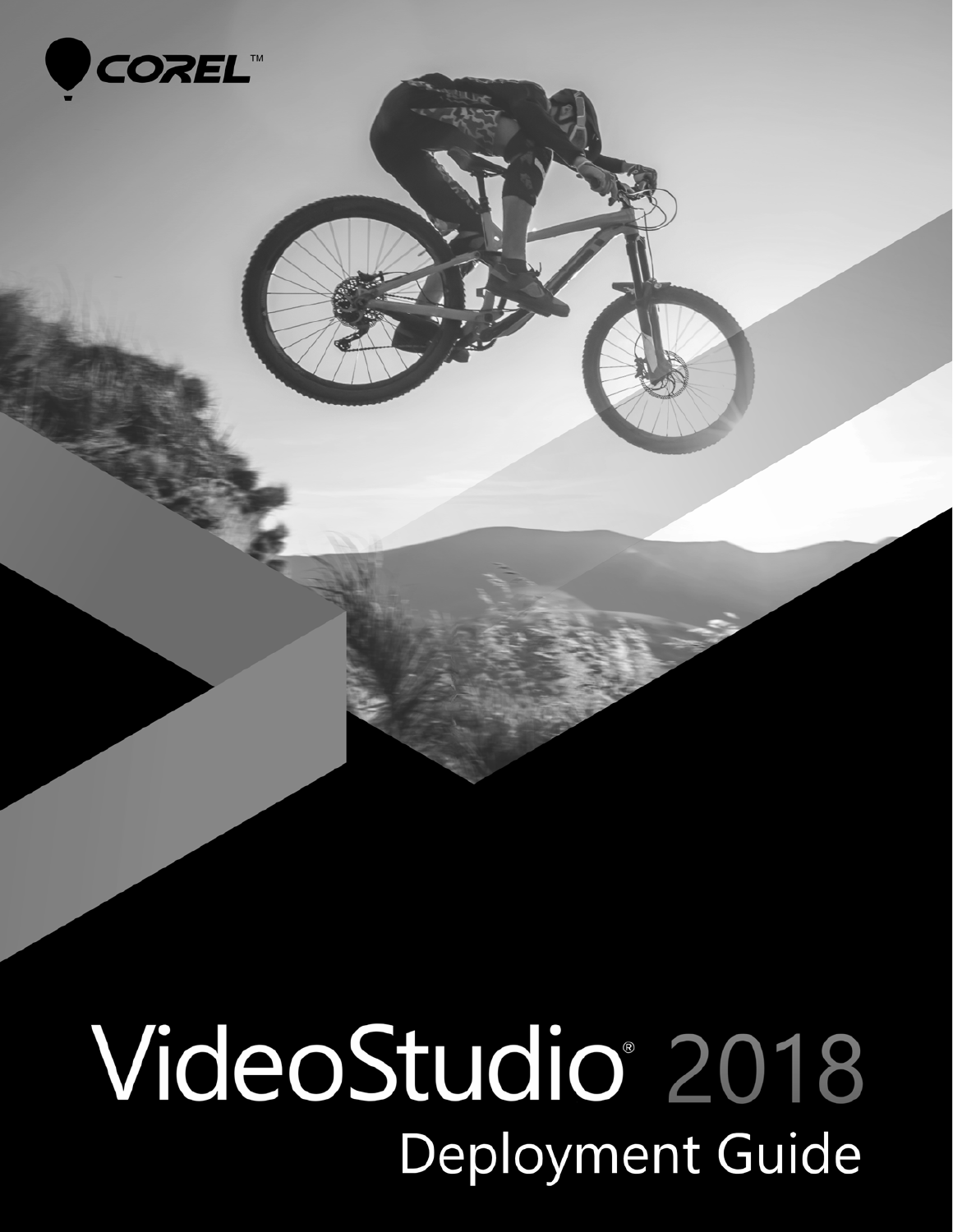# **Introduction**

*As you read through this guide, you'll find that the right column of each page contains the main content, while the left column contains the following categories of information:*



*definition — explains the* 

*italicized term or concept tip — presents a helpful detail, such as a shortcut,* 



*note — presents an additional detail about the specified topic or task*

*variation, or benefit*

*warning — presents a crucial detail about the specified topic or task*

*The left column also gives you room to make notes.*

This guide is intended to help you deploy Corel® VideoStudio® 2018 (Corporate and Education Edition) to your network as quickly and easily as possible.

#### *Contents*

#### *Additional resources*

If you are new to software deployment or otherwise require more basic information on deploying Corel® software products, please refer to the *Corel® Beginner's Guide to Network Deployment*. You can request a copy of this guide from your Corel® Support Services representative.

For even more information, see the following Web resources.

| Web resource                                           | Description                                                                          |
|--------------------------------------------------------|--------------------------------------------------------------------------------------|
| Corel <sup>®</sup> website:                            | Information about Corel Corporation                                                  |
| www.corel.com                                          | and its portfolio of software products                                               |
| Corel <sup>®</sup> Support Services                    | Information about product features,                                                  |
| website:                                               | specifications, pricing, availability,                                               |
| www.corel.com/support                                  | services, and technical support                                                      |
| Corel <sup>®</sup> Knowledgebase™:<br>www.corel.com/kb | A searchable repository of articles<br>written by the Corel Support Services<br>team |

For help with the Microsoft Windows Installer (MSI) technology that is used to install the software, please refer to the Microsoft website.



**Deployment Guide Introduction 2**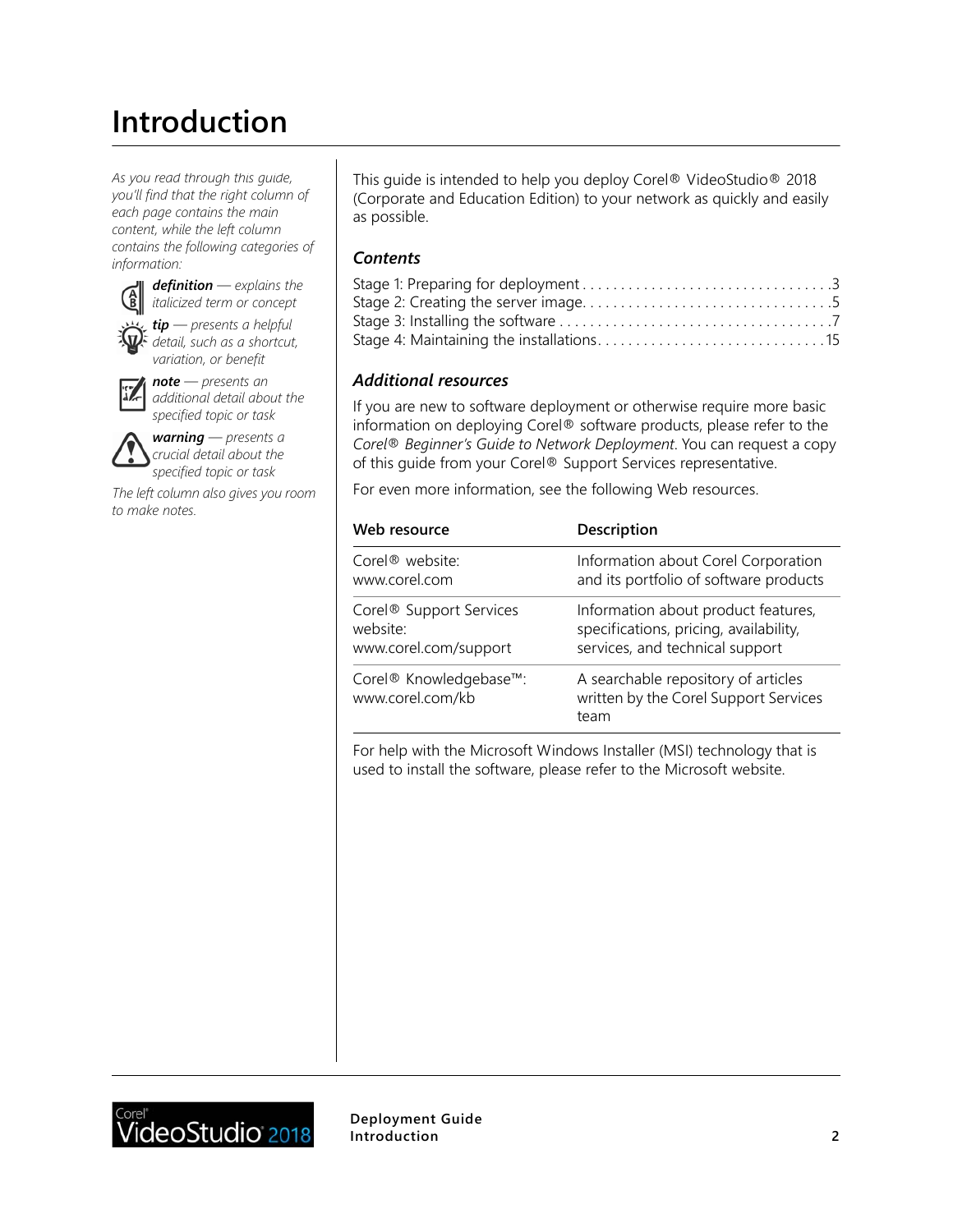# <span id="page-2-0"></span>**Stage 1: Preparing for deployment**

*As used in this guide, the*  (싥 *term "network" signifies two or more computers that are connected to each other for the purpose of exchanging information.*

*Workstations are the computers from which the average user works, and servers are the computers that manage the shared resources of the network.*

To deploy the software to your *network* as smoothly as possible, you can prepare by doing the following:

- Check the system requirements for the software.
- Prepare the server.
- Prepare the workstations.

For details, see below.

### **Checking the software requirements**

To begin, make sure that your *server* and *workstations* are eligible for the software. Consult the following:

- Readme file for the software (if available)
- product-information page on the Corel website [\(www.corel.com\)](http://www.corel.com)
- any other special instructions for the software

### **Preparing the server**

- Make sure that the server meets the minimum system requirements for the software, and that it has enough free disk space for the installation.
- Make sure that the operating system on the server has been updated with the latest service packs and security patches.
- Make sure that you have the proper permissions for creating a software image on the server. You must be either a local administrator or an administrator for the domain that you are managing, and you must have read/write access to the server location.

### **Preparing the workstations**

- Make sure that the workstations meet the minimum system requirements for the software, and that they have enough free disk space for the installation.
- Make sure that the operating systems on the workstations have been updated with the latest service packs and security patches.

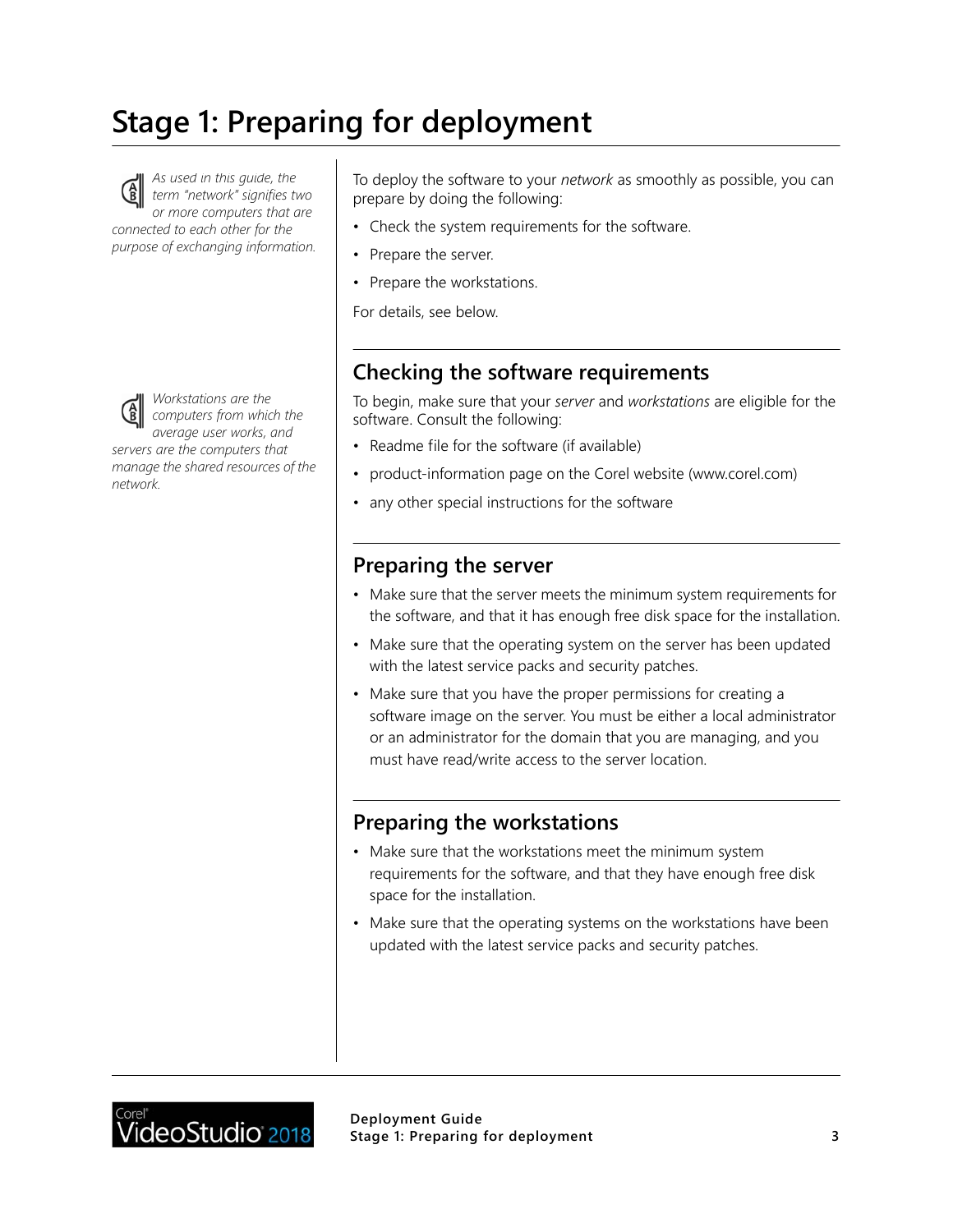*To more easily manage the* • *access rights of workstation users, you may want to use Group Policy Objects (GPOs, or "system policies"). [See "Managing](#page-6-1)  [permissions with Group Policy](#page-6-1)  [Objects" on page 7.](#page-6-1)*

Make sure that anyone who will be installing the software from the server image has the proper permissions to do so. To install the software on a workstation, you must be either a local administrator or an administrator for the domain that you are managing, and you must have read access to the server location.

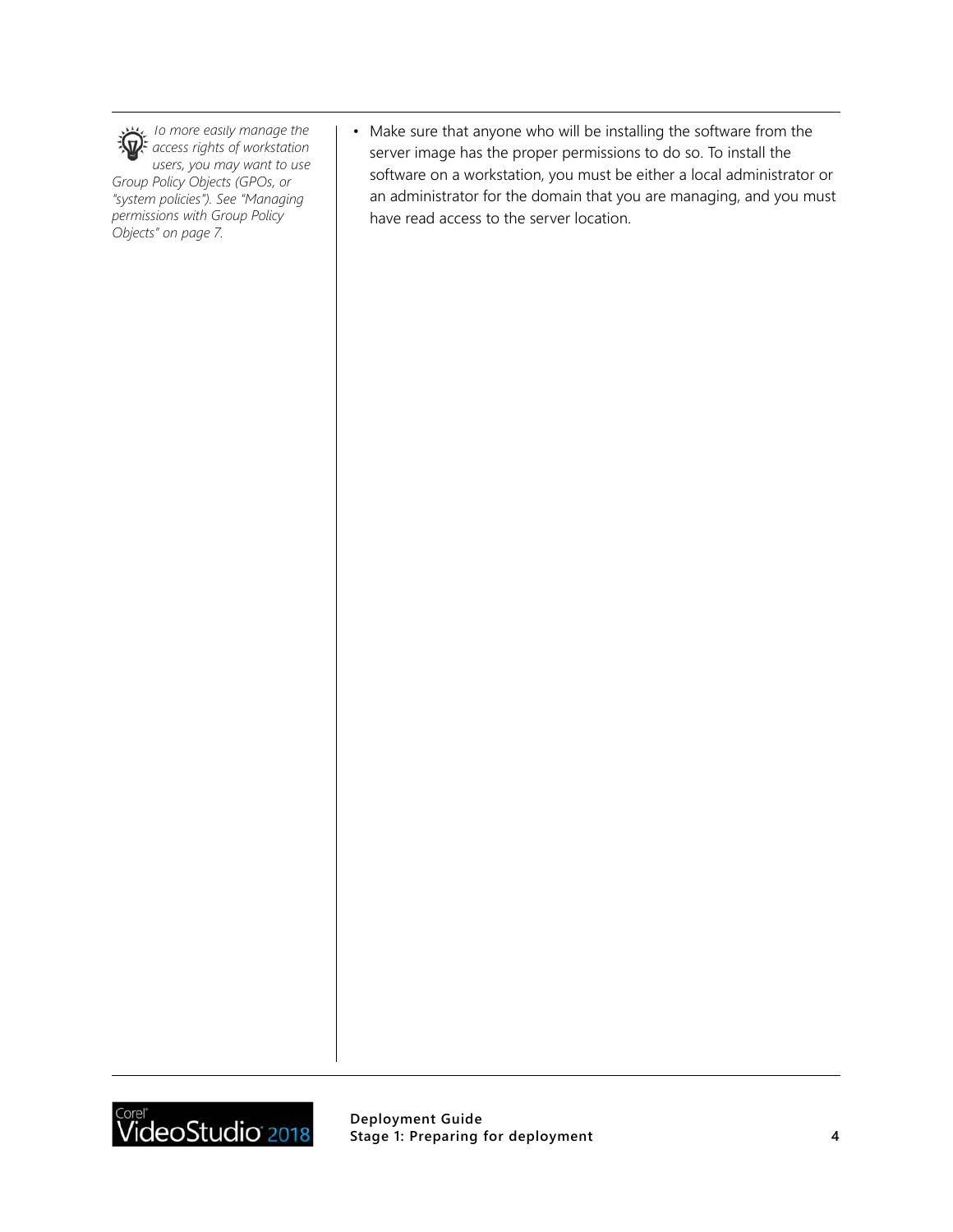# <span id="page-4-0"></span>**Stage 2: Creating the server image**

*A server image, also called an "administrator image" or simply an "image," is a set of uncompressed application files on the server that is created from a set of compressed files on the installation disc.*



*A command line is a textual command that lets you specify desired settings.*



*To mount an ISO file, you might require third-party software that helps you create a virtual drive. Alternatively, you can burn the ISO file to a CD/ DVD and access the files from the disc.*



*For best results, type or browse to the network location rather than copying and pasting it.*

After preparing for deployment, you're ready to create a *server image* of the software, from which you can install the software to the workstations. (If you want to support multiple installation types, you can even create multiple server images: one for each desired configuration.)

#### *Contents*

# <span id="page-4-1"></span>**Creating a server image**

To create a server image, you run a *command line* that initializes the software setup and specifies your desired installation settings.

**Important:** Corel VideoStudio 2018 includes a 32-bit and 64-bit version of the application. You can create a server image for each version, but the versions must be stored in separate locations and only one version can be deployed to workstations (the 32-bit and 64-bit versions cannot coexist on workstations).

#### **To run a command line**

- **1** Open the **Run** dialog box (shortcut key: Windows Logo + **R**).
- **2** Type the command line in the **Open** box, and then click **OK**.

#### **To create a server image**

**1** Do one of the following:

- If you have an installation disc, insert the disc into the CD/DVD drive.
- If you downloaded an ISO file, mount the ISO to a directory or extract the files from the ISO image to a directory on your server by using a utility such as WinZip® (available from www.corel.com). If the **AutoRun** screen opens, click **Exit**.
- **2** Run the following command line, where *X:* is the directory where the disc, ISO, or extracted files are located.

#### **X:\Setup.exe /a**

**3** Type your user name and serial number (with or without hyphens) in the boxes provided, and then click **Next**.

The customer information that you provide is passed on to the workstations when the software is deployed to the network. By default, users can change the user name but not the serial number.

**4** Specify a network location for the server image. To change the default location, type a valid server path in the **Network location** box, or click **Browse** to browse to a valid network location.

# **deoStudio** 2018

#### **Deployment Guide Stage 2: Creating the server image 6 12 and 13 and 13 and 13 and 13 and 13 and 13 and 13 and 13 and 13 and 13 and 13 and 13 and 13 and 13 and 13 and 13 and 13 and 13 and 13 and 13 and 13 and 13 and 13 and 13 and 13 and**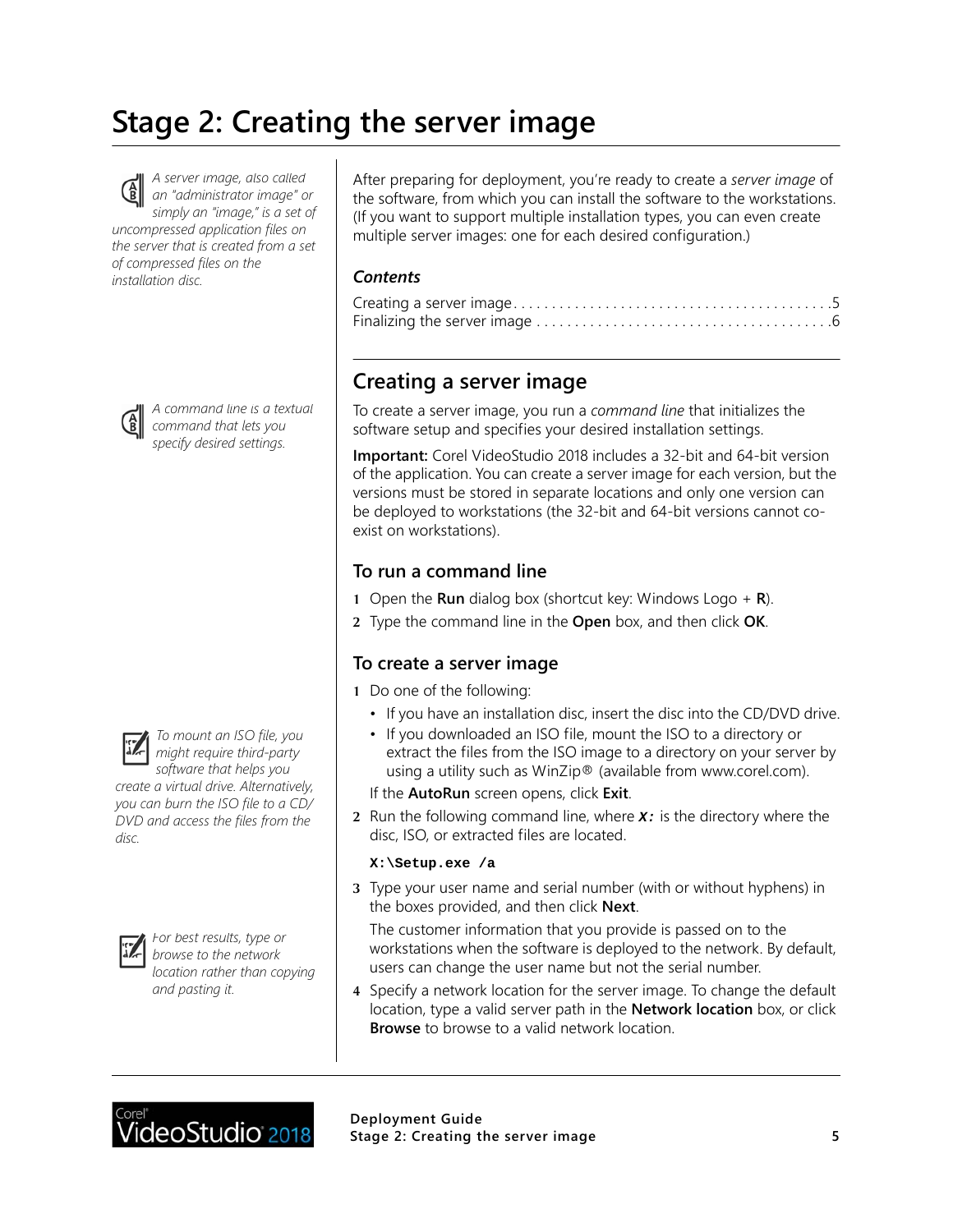|                                                              | 5 Click Install to begin copying the files to the server.                                                                                                                                                                                                   |
|--------------------------------------------------------------|-------------------------------------------------------------------------------------------------------------------------------------------------------------------------------------------------------------------------------------------------------------|
| may be required.                                             | If you click Cancel, you are prompted to confirm that you want to<br>cancel creating the server image. Cancelling "rolls back" the setup and<br>undoes most of the changes made; however, some manual clean-up                                              |
| 6 Click Finish.                                              |                                                                                                                                                                                                                                                             |
|                                                              | 7 Register the software by visiting the Corel website (www.corel.com).                                                                                                                                                                                      |
| You can also                                                 |                                                                                                                                                                                                                                                             |
| Create a server<br>image silently<br>(or with limited<br>UI) | Use the following command line (where $X$ : is the<br>directory where the disc, ISO, or extracted files are<br>located; image_location is the desired location of<br>the server image; and serial_number is the<br>assigned serial number for the product): |
|                                                              | $X: \Set{ \text{sup. exc}}$                                                                                                                                                                                                                                 |
|                                                              | TARGETDIR="image_location"                                                                                                                                                                                                                                  |
|                                                              | SERIALNUMBER="serial_number" /q /a                                                                                                                                                                                                                          |
|                                                              | The $\sqrt{q}$ switch is used to restrict the amount of the<br>user interface that appears during installation. For<br>a list of switch parameters, see page 9.                                                                                             |
| Create an error<br>log                                       | Use the following command line (where log_file<br>is the location and filename of the log file):                                                                                                                                                            |
|                                                              | X:\Setup.exe /1 "log_file" /a                                                                                                                                                                                                                               |
|                                                              | For a list of the parameters that are available for<br>the $/1$ switch, see page 10.                                                                                                                                                                        |

# <span id="page-5-0"></span>**Finalizing the server image**

Before deploying from the server image, you may want to take the following steps.

#### *Test the image*

Test the image with a small subset of workstations before rolling it out to your entire organization.



*Proceed with extreme caution when using the* **/q**

*To change the location of a server image, you must create a new image at the new location. You cannot copy an image from one location to another.*

# <sub>Corel</sub><br>**VideoStudio** 2018

**Deployment Guide Stage 2: Creating the server image 6**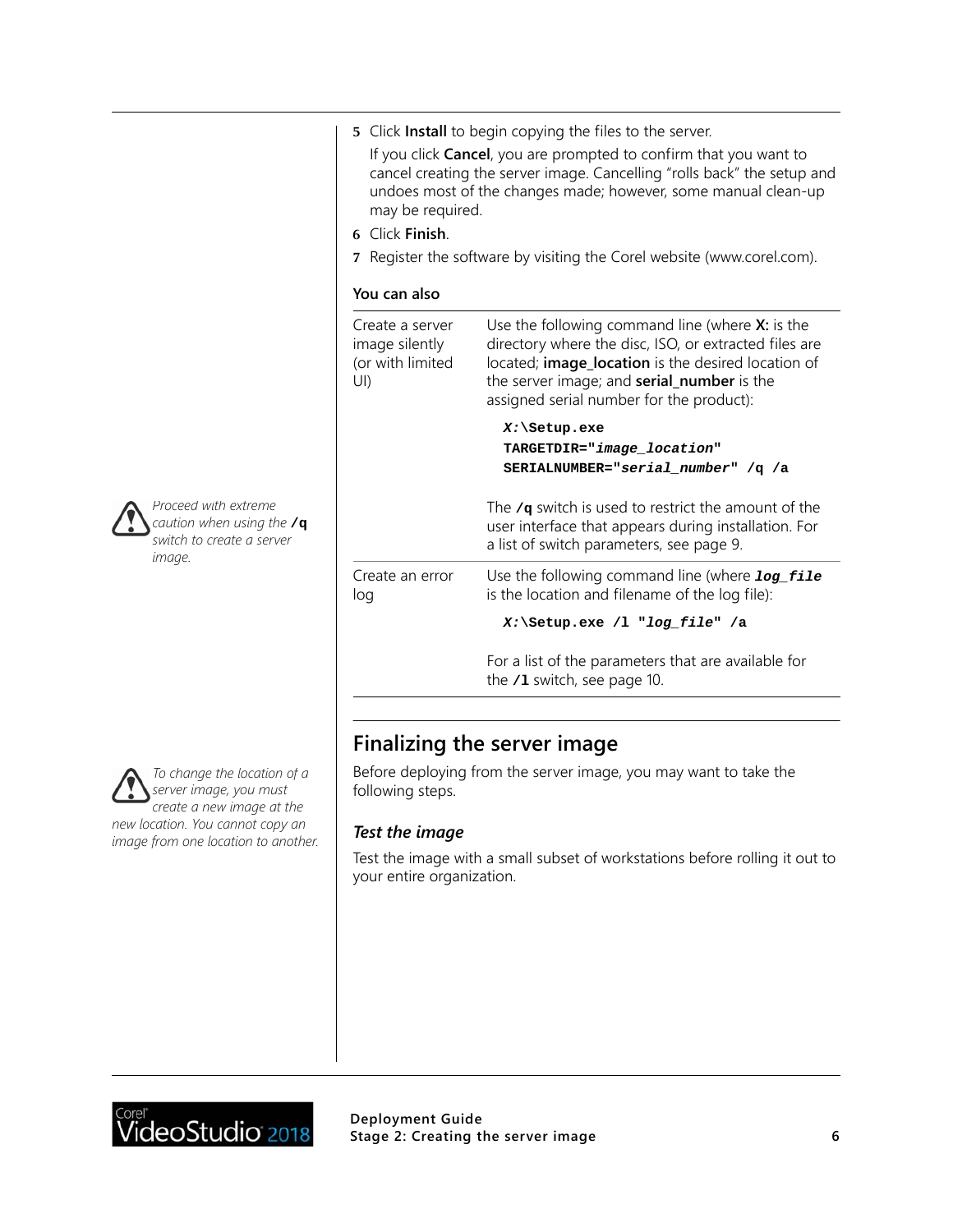# <span id="page-6-0"></span>**Stage 3: Installing the software**



*Looking for command-line switches and public properties? [See "Pushing the](#page-7-0)  [software" on page 8.](#page-7-0)*

*Pulling the software involves having the workstation users themselves execute the software installation and perhaps even choose their own installation options.*

| Group Policy Objects                                         |
|--------------------------------------------------------------|
| <b>6</b> Group rolluy Objects<br>(sometimes called "system") |
| policies") reside in a central                               |
| location on a Windows-based                                  |
| network and define how each                                  |
| workstation is configured.                                   |

You can install the software on the workstations in two main ways:

- by having the users themselves install (or "pull") the software from the server image to their workstations
- by using a command line to install (or "push") the software from the server image to the workstations on the users' behalf

#### *Contents*

# <span id="page-6-2"></span>**Pulling the software**

Workstation users themselves can install (or "*pull*") the software by using one of the following methods:

- browsing to the location of the server image, double-clicking **Setup.exe**, and following the instructions in the setup. This is the most common method for pulling the software.
- running a command line that installs the software from the setup on the server image. Typically, this method is reserved for pushinstallation scenarios (see [page](#page-7-0) 8).

# <span id="page-6-1"></span>**Managing permissions with Group Policy Objects**

To install the software, workstation users require administrator-level privileges. To assign such privileges, Windows-based networks use *Group Policy Objects* (or "GPOs"): items stored in a central network location and used to automatically update the registry settings on each workstation when its user logs in to the network.

If you want to give users administrator-level access rights (either temporarily or permanently), you may need to configure the GPOs for your network by using a Group Policy Editor.

For general help with GPOs, please refer to the Software Development Kit (SDK) for Group Policy.

#### **To access the Group Policy Editor for Windows**

- **1** Open the **Run** dialog box (shortcut key: Windows Logo + **R**).
- **2** Type **gpedit.msc** in the **Open** box, and then click **OK**.

#### **To let workstation users install software**

Enable the following system policies for workstation users:

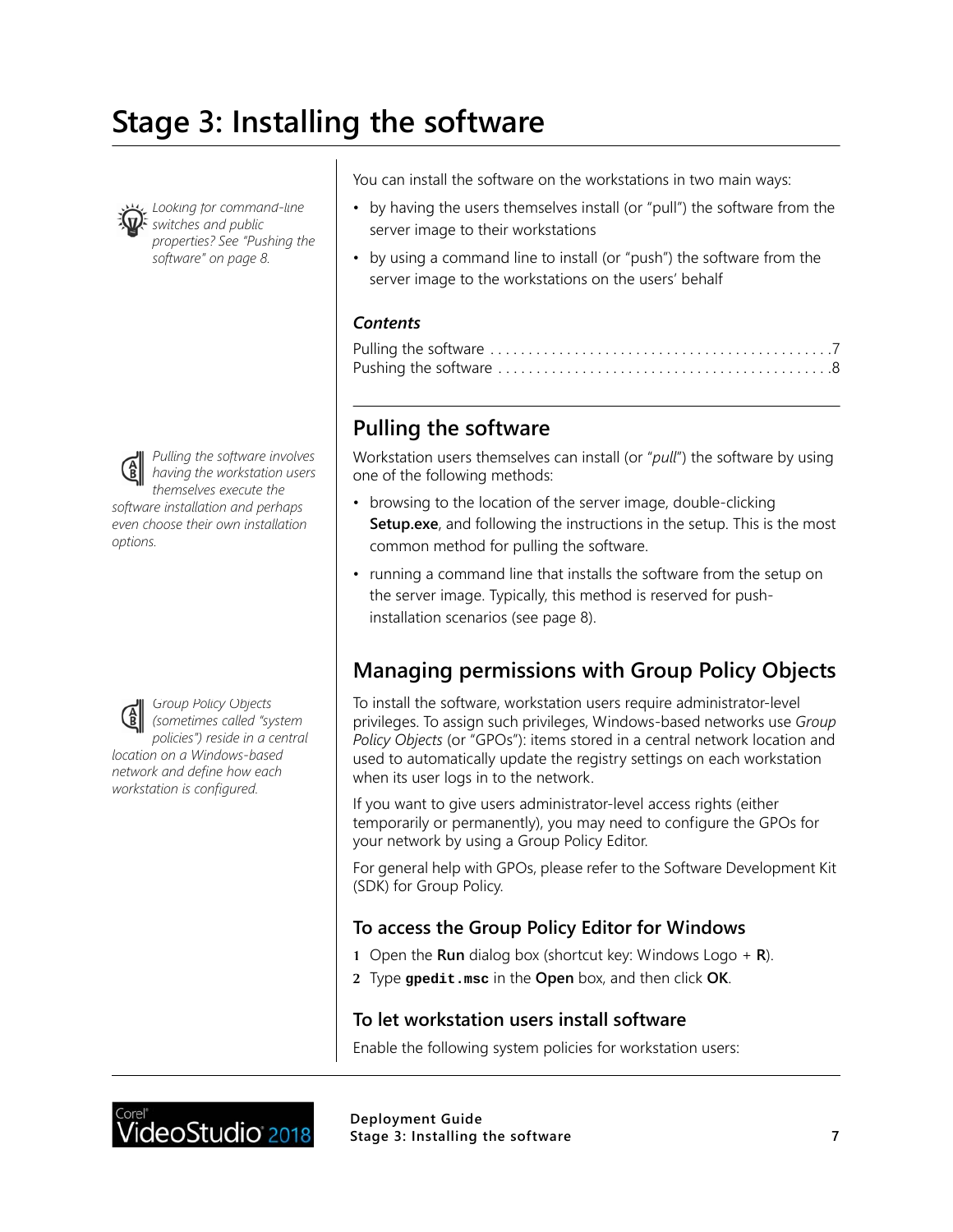*Pushing the software forces installation on the workstations without requiring any user interaction. Typically, the user interface for the setup is suppressed.*

*Command-line switches typically control the behavior of the software setup, while public properties typically preconfigure the installed software.*

- *Computer Configuration\Administrative Templates\ Windows Components\Windows Installer\ Always install with elevated privileges*
- *Computer Configuration\Administrative Templates\ Windows Components\Windows Installer\ Enable user control over installs*
- *User Configuration\Administrative Templates\ Windows Components\Windows Installer\ Always install with elevated privileges*

#### **To let limited-access users patch software**

Enable the following system policy for workstation users:

*• Computer Configuration\Administrative Templates\ Windows Components\Windows Installer\ Enable user to patch elevated products*

# <span id="page-7-0"></span>**Pushing the software**

If you prefer to install the software on behalf of the workstation users, you can "*push*" the software from the server image to the workstations. To do this, you use a command line in conjunction with one of the following:

- *a batch file* a text file that can be scripted to run commands automatically. For help, please visit the Microsoft website.
- *a Group Policy Object* an item, stored in a central network location, that defines how the workstations are configured. For help, please refer to your Software Development Kit (SDK) for Group Policy.
- *a push technology* a third-party tool specially designed for installing software automatically. For help, please visit the manufacturer's website.

As previously stated, all three of these methods involve softwareinstallation command lines, which typically include the following:

- the setup file on the server image
- *switches* that control the setup behavior
- *public properties* that pre-configure the installed software

#### *About command lines*

# ideoStudio 2018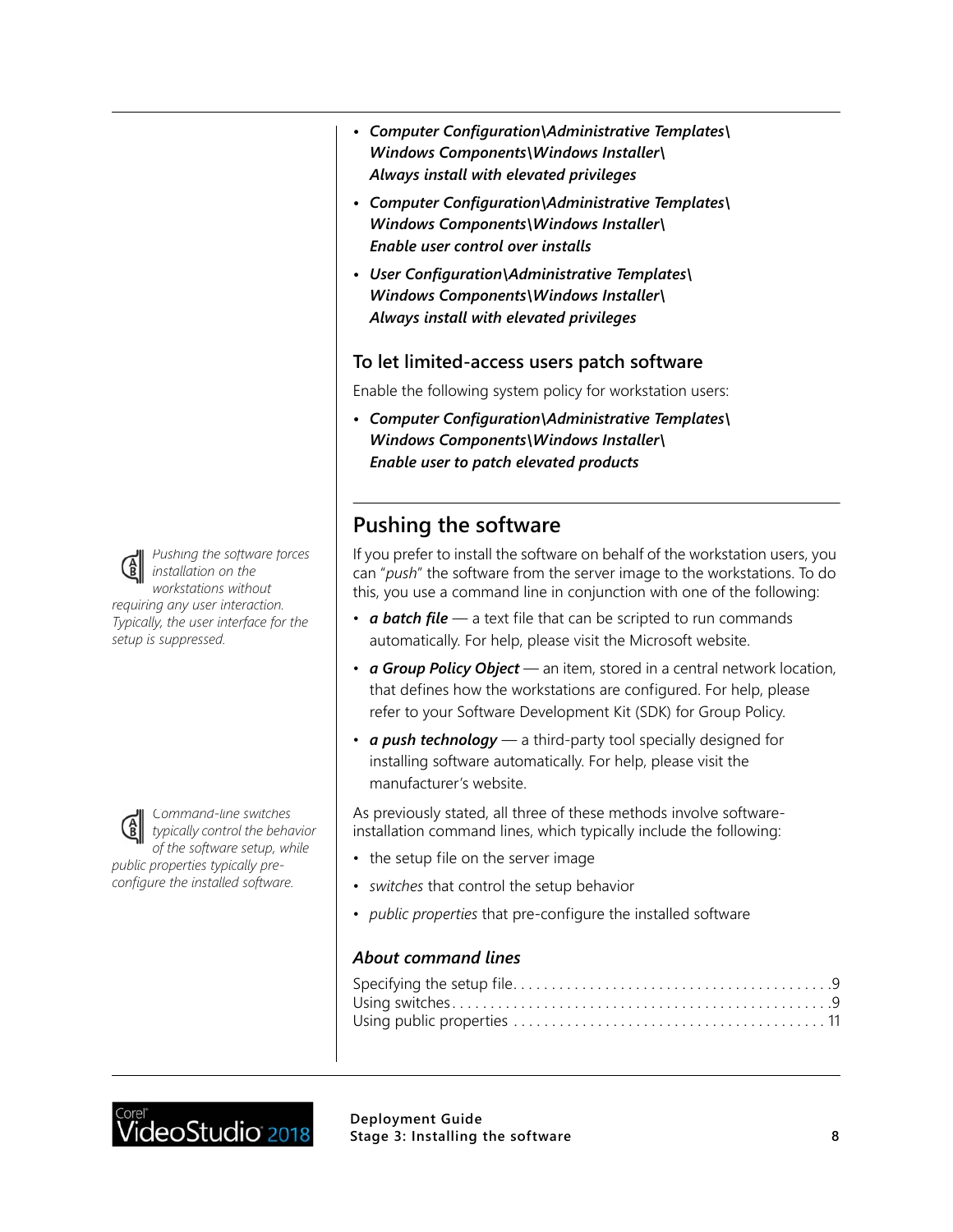*Separate switches from other command-line elements, including other switches, with spaces.*

*Do not type a space between a switch and its parameters or between the parameters in one switch, unless otherwise noted.*

*For a list of all switches for the Microsoft Windows Installer technology, please see the Microsoft website.*



*After installation with the*  **/q** *switch, it is normal for the licensing agreement to appear the first time that users run the program on their workstations.*

# <span id="page-8-1"></span>**Specifying the setup file**

The main item to specify in your command line is the executable file that you want to use to install the software.

This file is *Setup.exe*, the executable file for the software setup. *Setup.exe* is located on the server image, at the installation path that you chose when you created the server image.

The basic syntax for a *Setup.exe* command line is as follows:

#### *\\server\path\***Setup.exe**

If your server-image path contains spaces, you must place quotation marks around the entire *Setup.exe* component:

**"***\\server\path with spaces\***Setup.exe"**

# <span id="page-8-2"></span>**Using switches**

To customize the behavior of the software setup, you can use a variety of command-line switches.

#### *Basic syntax*

The syntax for a switch consists of a forward slash ( **/** ) immediately followed by a character or string — for example, **/q** or **/quiet**.

Be sure to separate switches from other command-line elements, including other switches, with spaces.

### *Parameters*

Some switches have parameters, which let you adjust the settings for the switch. In fact, some switches let you use multiple parameters.

To use a parameter, simply type the parameter immediately after the switch (that is, without a space), unless otherwise noted. If you do not specify any parameters, the switch uses its default settings.

#### *Available switches, by function*

### <span id="page-8-0"></span>**Limiting the setup UI with /q**

The **/q** switch can be used to restrict the amount of the user interface (UI) that appears during installation. You can use the switch to prevent users from entering their own registration information, to help enforce specific installation options, or even to perform "silent installations" (in which no user interface is visible during the setup).

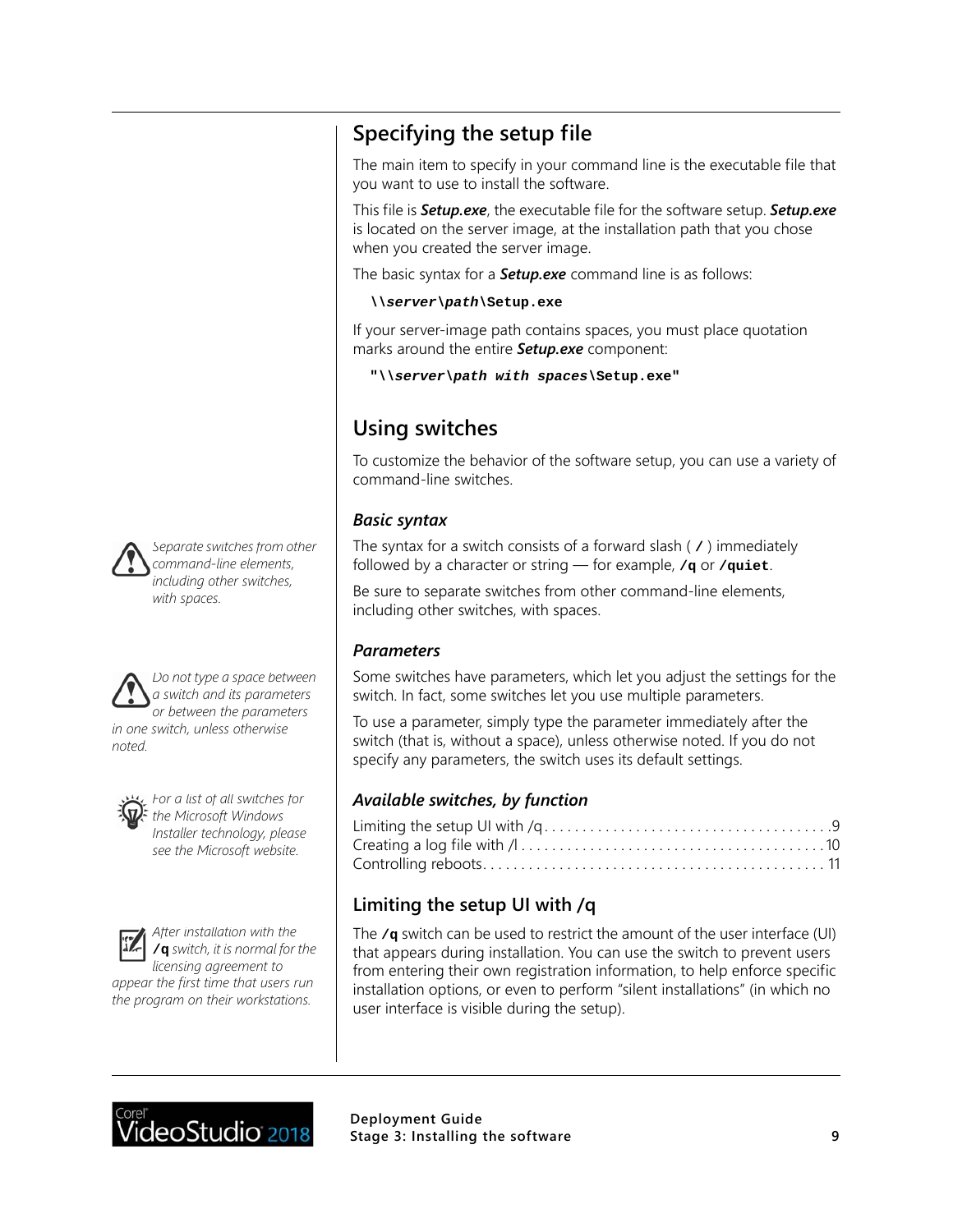*The default parameter for*  **/q** *is* **n***.*



*The* **/quiet** *switch can be used in place of* **/qn***.*



*The* **/passive** *switch can be used in place of* **/qb***.*



*Parameters*

You can specify one of the following parameters for the **/q** switch.

#### **Parameter Effect**

| 'n | The user does not see the user interface during<br>installation. Errors are recorded in a log file (see page 10).<br>This is the default parameter.  |
|----|------------------------------------------------------------------------------------------------------------------------------------------------------|
| ħ  | The user sees only a progress bar and a <b>Cancel</b> button. If<br>the user pushes the <b>Cancel</b> button, the installation is rolled<br>hack.    |
| r  | The user sees a progress bar, along with a page containing<br>information about the installation. The user can choose to<br>cancel the installation. |
| f  | The user sees the full user interface.                                                                                                               |

#### *Syntax*

Here's the command-line syntax:

*\\server\path\***Setup.exe /q**

### <span id="page-9-0"></span>**Creating a log file with /l**

Use the **/l** switch if you want to log general information about the installation to a log file with the specified path and filename.

#### *Parameters*

You can specify one or more of the following parameters for the  $/1$ switch.

#### **Parameter Effect**

|   | Logs status messages                                               |
|---|--------------------------------------------------------------------|
| w | Logs nonfatal warnings                                             |
| e | Logs all error messages                                            |
| a | Logs initiated actions                                             |
| r | Logs action-specific records                                       |
| u | Logs user requests                                                 |
|   | Logs initial user-interface parameters                             |
| m | Logs error messages about out-of-memory warnings or<br>fatal exits |
|   |                                                                    |

<sub>corer</sub><br>VideoStudio 2018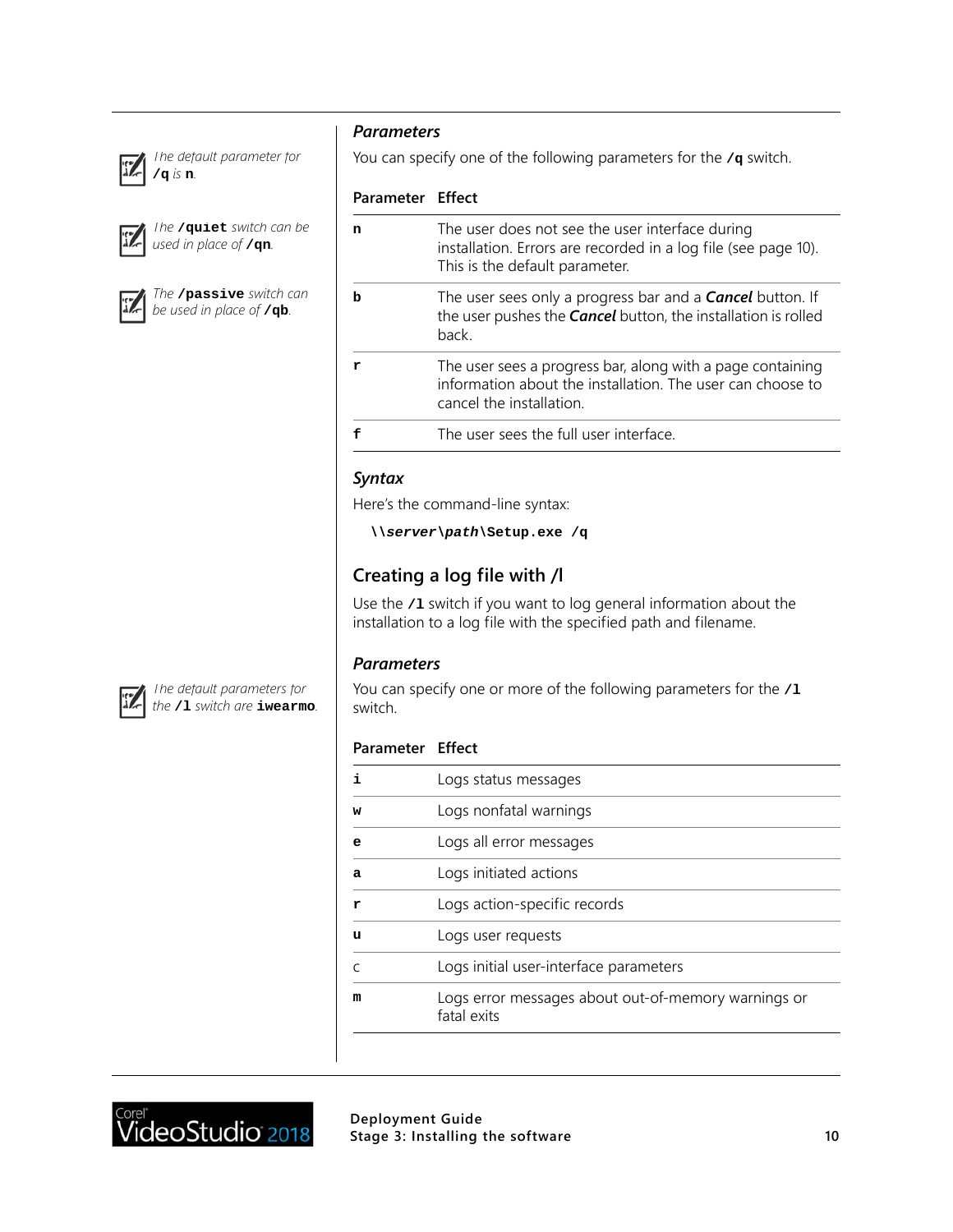*The* **/log** *switch can be used in place of*  $/1$ <sup>\*</sup>.

*Additional information on the use of public properties is available online from the MSDN developer program.*

#### **Parameter Effect**

|   | Logs error messages resulting from insufficient hard disk<br>space during installation to a server |
|---|----------------------------------------------------------------------------------------------------|
| р | Logs terminal properties                                                                           |
| v | Logs very detailed information                                                                     |
|   | Applies all parameters except $\mathbf{v}$ , recording all information<br>in a single log file     |

#### *Location and filename of log file*

The **/l** switch can take an additional parameter: the location and filename of the log file. Type /1 followed by a space, followed by an opening quotation mark, the path to the log file, the filename of the log file, and a closing quotation mark. Here's the command-line syntax (where *log\_file* is the location and filename of the log file):

```
\\server\path\Setup.exe /l "log_file"
```
#### *Syntax*

The following sample command line uses the default parameters of the **/l** switch to log information in the file *C:\install.txt* during installation:

```
\\server\path\Setup.exe /l "C:\install.txt"
```
### *Using the /q switch with /l*

You can use the  $q$  and  $l$ **1** switches together. The following sample command line uses **/q** to suppress the user interface during installation and record errors in the specified log file:

```
\\server\path\Setup.exe /q /l "C:\Logs\My_Log.txt"
```
# <span id="page-10-1"></span>**Controlling reboots**

You can force a reboot after installation by using the /forcerestart switch in your command line. Here's the command-line syntax:

*\\server\path\***Setup.exe /forcerestart**

You can also suppress a reboot after installation by using the **/norestart** switch. Here's the command-line syntax:

```
\\server\path\Setup.exe /norestart
```
# <span id="page-10-0"></span>**Using public properties**

To customize the installed software, you can use a variety of public properties in your command line.

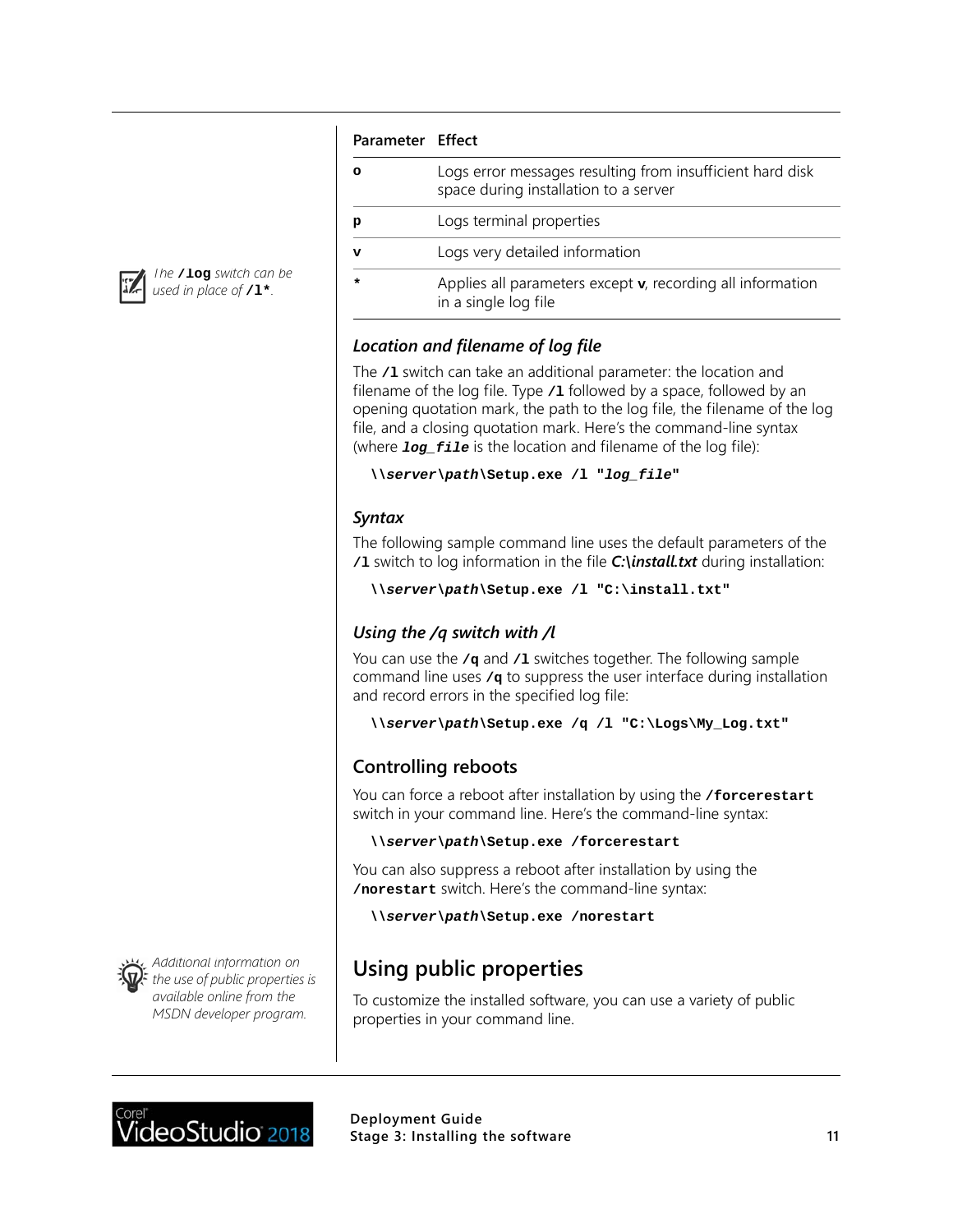*Be sure to use spaces to separate public properties from other command-line elements (including other public properties).*

*For a list of all public properties for the Microsoft Windows Installer technology, please see the Microsoft website.*





*most closely associated with the installed user-interface language.*

*A complete list of calling* • *codes can be found on the Internet.*

#### *Basic syntax*

Public properties are case-sensitive; they must be typed in capital letters, and they cannot contain spaces.

To use a public property in a command line, you must type the name of the public property in capital letters, followed directly by an equals sign ( *=* ), followed directly by the desired value.

#### *PROPERTY***=***value*

Values are also case-sensitive, but they can contain both uppercase and lowercase letters. A value can be a text string (such as a feature name) or a number. If a value contains spaces, you must enclose it in quotation marks to ensure that it is "read" as a single unit.

*PROPERTY***="***value containing spaces***"**

#### *Available public properties, by function*

| Installing the software at a specified location12         |  |
|-----------------------------------------------------------|--|
| Specifying the television format for the software12       |  |
| Controlling network-related features of the software13    |  |
| Controlling license-agreement prompts for the software 14 |  |
| Controlling the installation of desktop shortcuts 14      |  |
|                                                           |  |

### <span id="page-11-0"></span>**Installing the software at a specified location**

You can use the **INSTALLDIR** public property to install the software at a specific location on the workstations. The value for this property is the desired installation *location*. Here's the command-line syntax:

*\\server\path\***Setup.exe INSTALLDIR="***location***"**

### <span id="page-11-1"></span>**Specifying the television format for the software**

By default, Corel VideoStudio 2018 uses the user-interface language for the installed software to determine which television format to support.

If you want to specify a television format, you must use two public properties together: **COUNTRY\_CODE** and **TV\_FORMAT**.

### *Specifying the country code*

The **COUNTRY\_CODE** property is used to identify a geographic region by its international direct-dial telephone *code*. The accepted values for this property include the following:

- France: **33**
- Germany: **49**
- Italy: **39**
- Japan: **81**

# ideoStudio 2018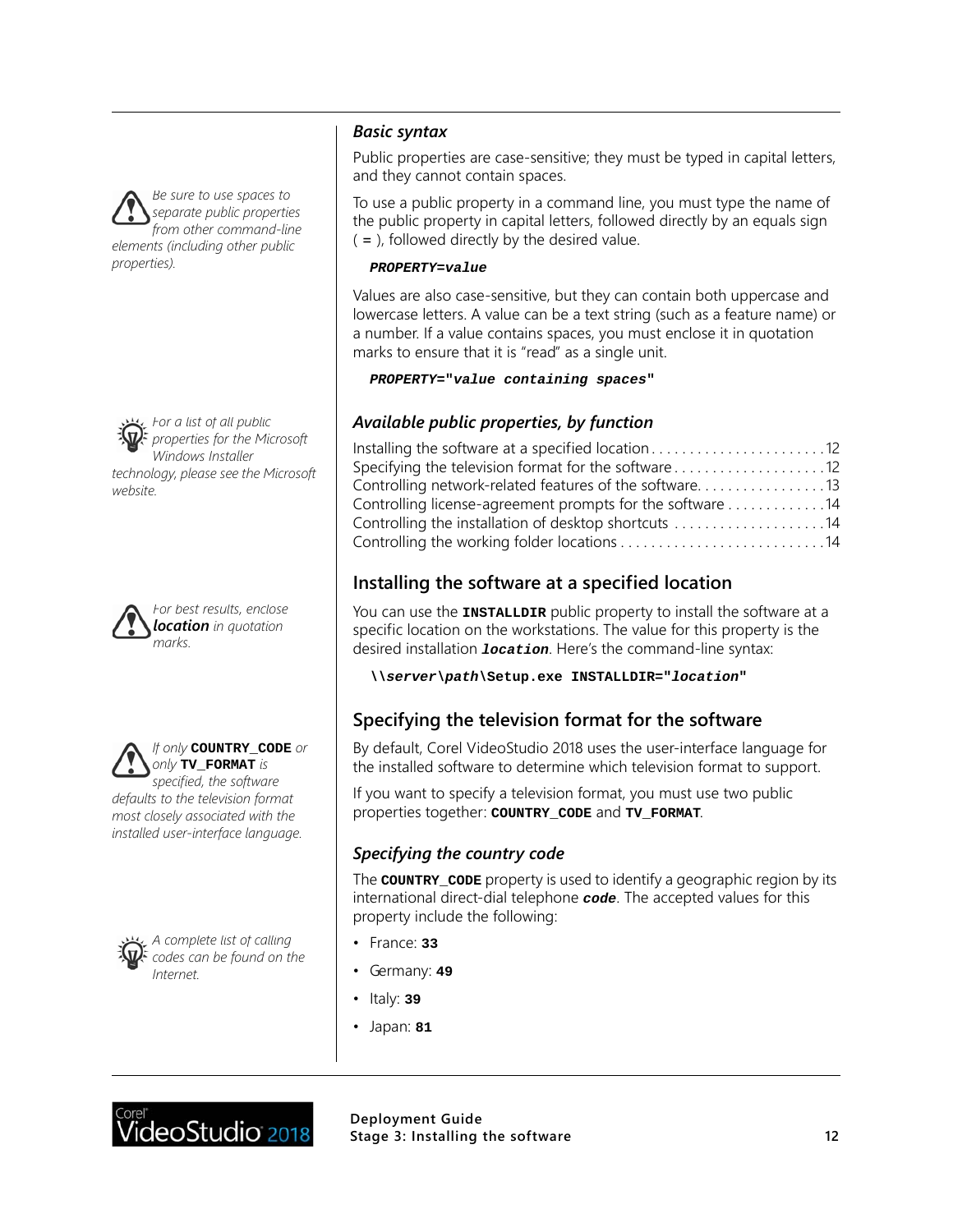- Netherlands: **31**
- North America: **1**
- Taiwan: **886**
- United Kingdom: **44**

#### *Specifying the television format*

The **TV\_FORMAT** property is used to specify which television format to use. The accepted *values* for this property are as follows:

- **1** specifies NTSC format, which is the standard in North America. This is the default setting.
- **2** specifies PAL format, which is the standard in Europe, Asia, and many other parts of the world. This is not the default setting, so it must be specified if your region uses the PAL format.

#### *Examples*

As previously stated, you must use **COUNTRY\_CODE** and **TV\_FORMAT** together. Specifying only one property defaults to the television format that is most closely associated with the installed user-interface language for Corel VideoStudio 2018.

Here's the command-line syntax:

```
\\server\path\Setup.exe COUNTRY_CODE=code
TV_FORMAT=value
```
For example, the following command line specifies North America as the region and NTSC as the television format:

```
\\server\path\Setup.exe COUNTRY_CODE=1 TV_FORMAT=1
```
The following example specifies United Kingdom as the region and PAL as the television format:

```
\\server\path\Setup.exe COUNTRY_CODE=44 TV_FORMAT=2
```
### <span id="page-12-0"></span>**Controlling network-related features of the software**

You can disable ALL network-related features of the installed software by specifying a value of **1** for the **IOFF** public property. Here's the command-line syntax:

*\\server\path\***Setup.exe IOFF=1**

*Disabling network-related features with* **IOFF=1** *also disables in-product messaging, along with automatic updates.*

# ideoStudio 2018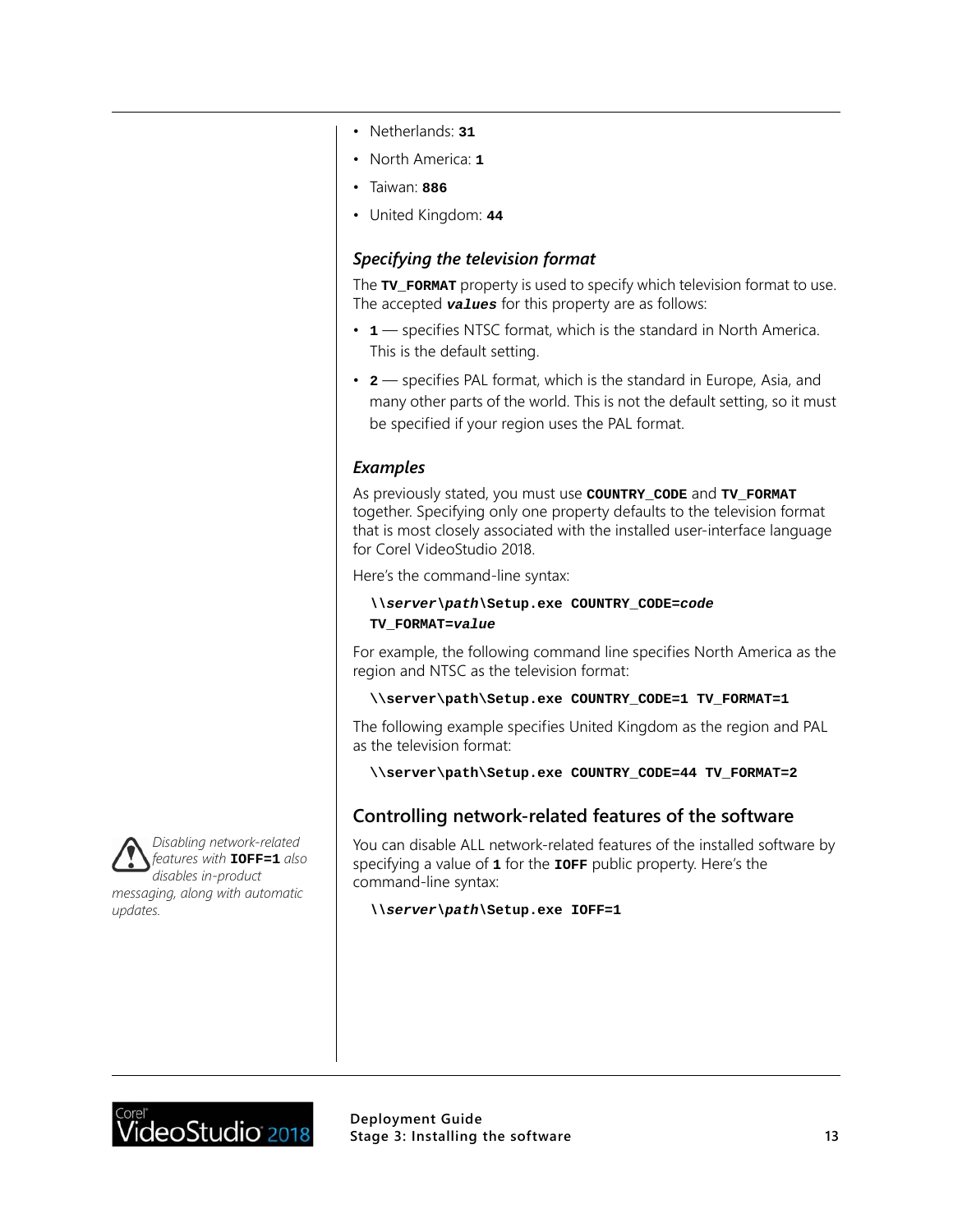#### <span id="page-13-2"></span>**Controlling license-agreement prompts for the software**

If the software is installed silently, the workstation user will be prompted to accept the End-User License Agreement (EULA) at first start-up. You can suppress the EULA prompt on the workstations by specifying a value of **1** for the **FORCENOSHOWLIC** public property. Here's the command-line syntax:

#### **\\server\path\Setup.exe FORCENOSHOWLIC=1**

**IMPORTANT:** Please note that if you choose to suppress the EULA prompt on the workstations, you are accepting the terms of the EULA on behalf of all users on your network when you create the server image.

#### <span id="page-13-0"></span>**Controlling the installation of desktop shortcuts**

By default, every workstation receives desktop shortcuts for the software. You can disable the installation of these shortcuts by specifying a value of NONE for the DESKTOP public property. Here's the command-line syntax:

#### *\\server\path\***Setup.exe DESKTOP=NONE**

#### <span id="page-13-1"></span>**Controlling the working folder locations**

You can control where the working folders are located by using the following commands and specifying a location of choice:

- •Working folder: **WDIR**
- •Audio working folder: **AWDIR**
- •Proxy folder: **PDIR**

Here's the command-line syntax:

**\\server\path\Setup.exe WDIR="location"**

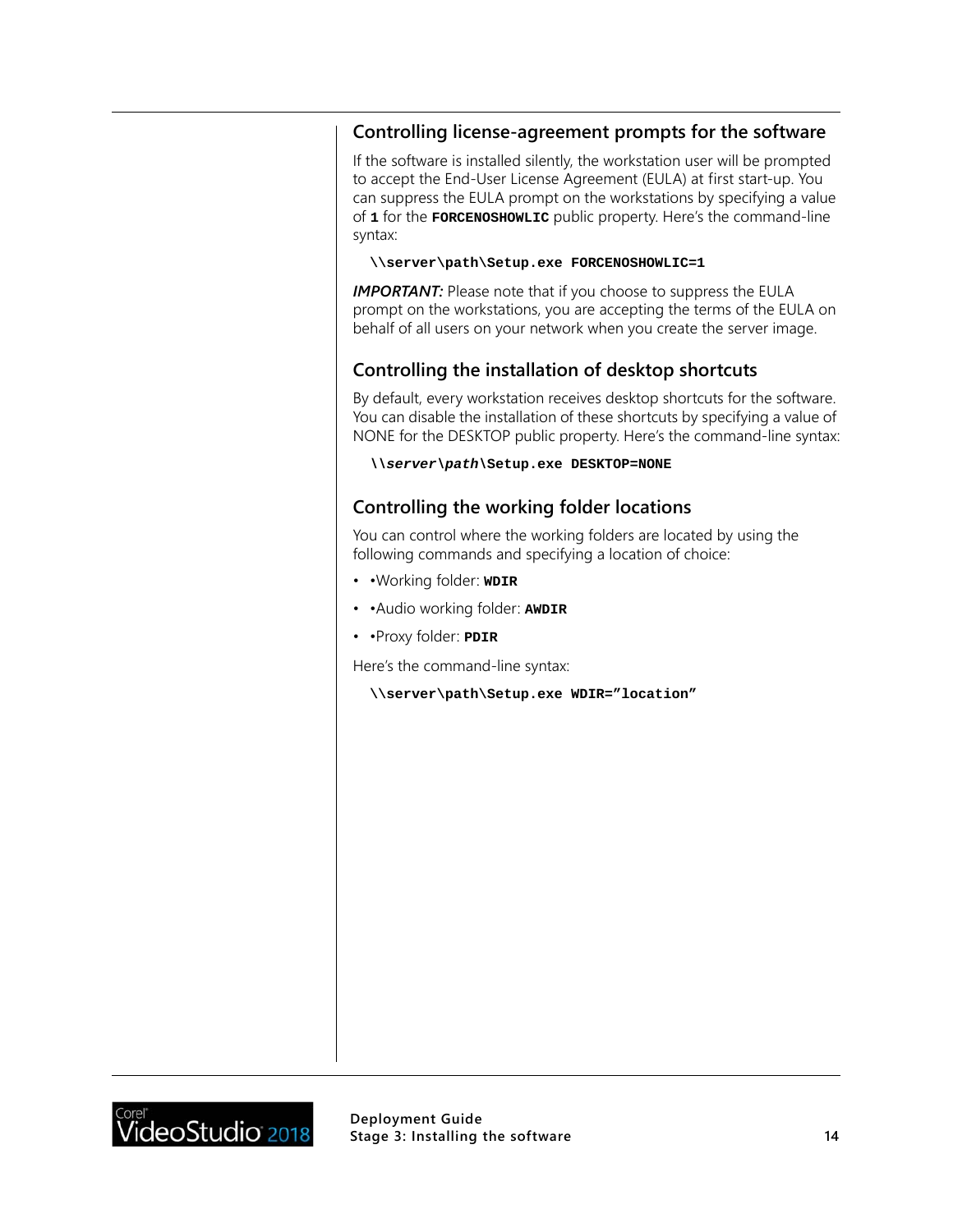# <span id="page-14-0"></span>**Stage 4: Maintaining the installations**

You can maintain the installed software in the following ways:

• *remove* (or "uninstall") — to prepare to upgrade to the newest version of the software

You can maintain a single installation of the software by using the Windows Control Panel, or you can maintain multiple installations of the software by using command lines.

#### *Contents*

# <span id="page-14-2"></span>**Maintaining a single installation**

You can use the Windows Control Panel to remove a single installation of the software.

#### **To remove a single installation of the software**

- **1** Log on to the workstation.
- **2** Open the **Control Panel**.
- **3** Do one of the following:
	- On Windows 10, Windows 8, or Windows 7 Click **Programs** | *Uninstall a program* (or click *Programs and features* if you are using the Classic view of the Control Panel).
- **4** Choose **Corel VideoStudio 2018** from the list.
- **5** Enable the **Uninstall** option, and then click **Yes**.

# <span id="page-14-3"></span>**Maintaining multiple installations**

You can use a command line to remove the software.

By using a push-installation method to deploy your command line (see [page 8](#page-7-0)), you can maintain multiple installations of the software.

#### *Command-line functions*

```
Removing the software . . . . . . . . . . . . . . . . . . . . . . . . . . . . . . . . . . . . . . . . . 15
```


*The* **/uninstall** *switch can be used in place of* **/x***.*

# <span id="page-14-1"></span>**Removing the software**

You can use the command-line switch /x to remove the software.



**Deployment Guide Stage 4: Maintaining the installations 15**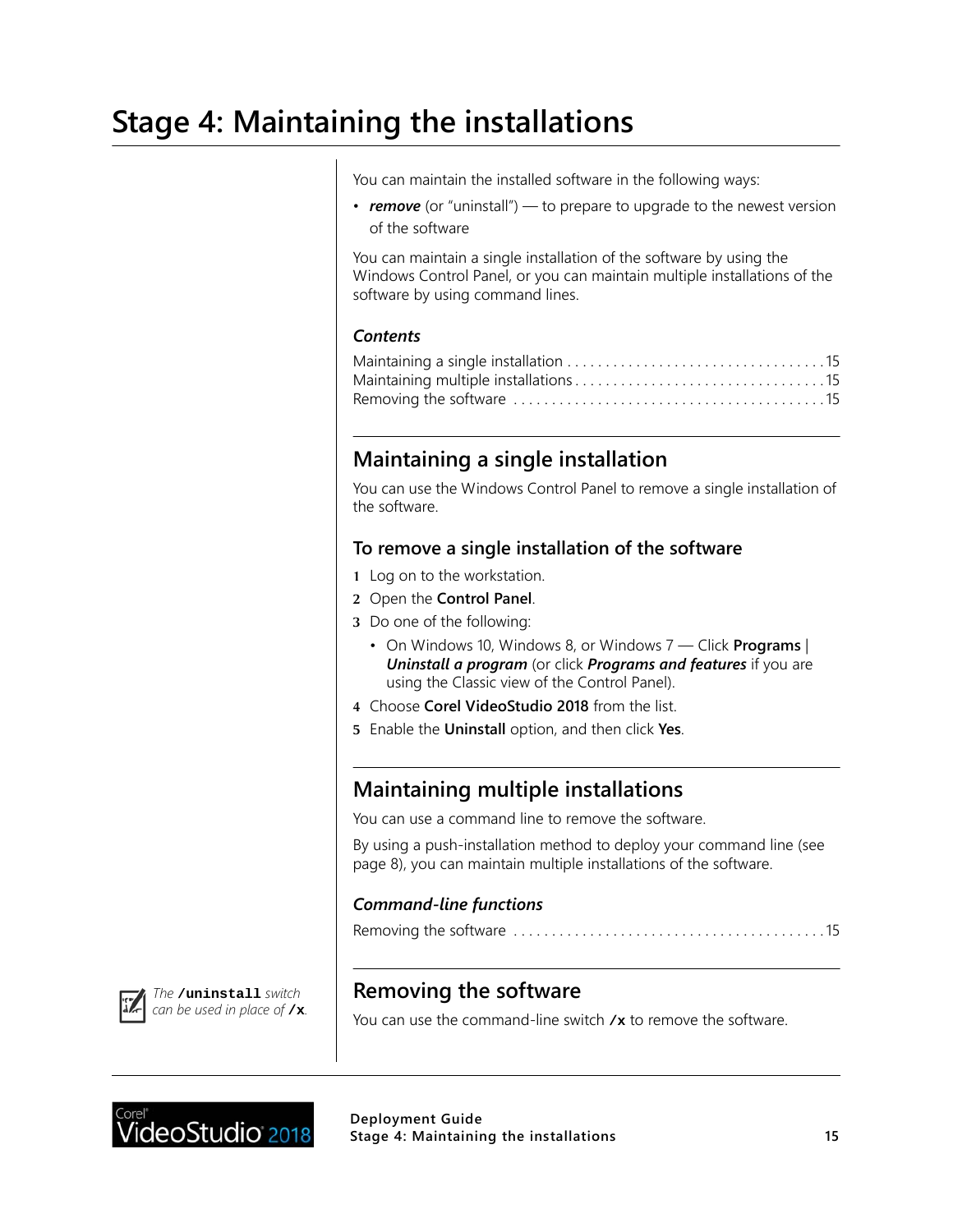Here's the command-line syntax:

```
\\server\path\Setup.exe /x
```
#### *Silent removal*

You can include the **/q** switch in your command line if you want to silently remove the software:

*\\server\path\***Setup.exe /x /q**